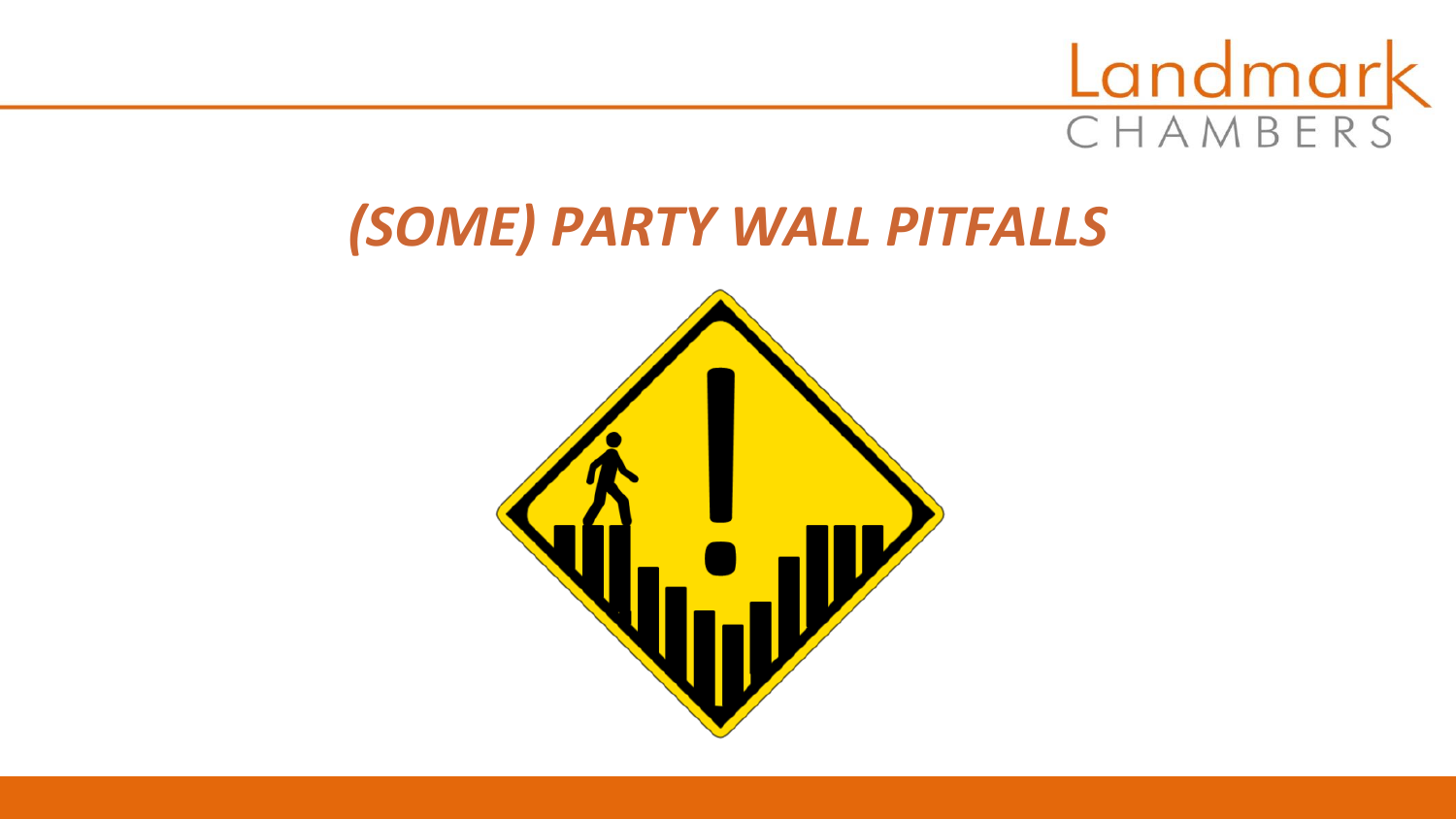# *Payment of surveyor's fees: enforcement of Award*

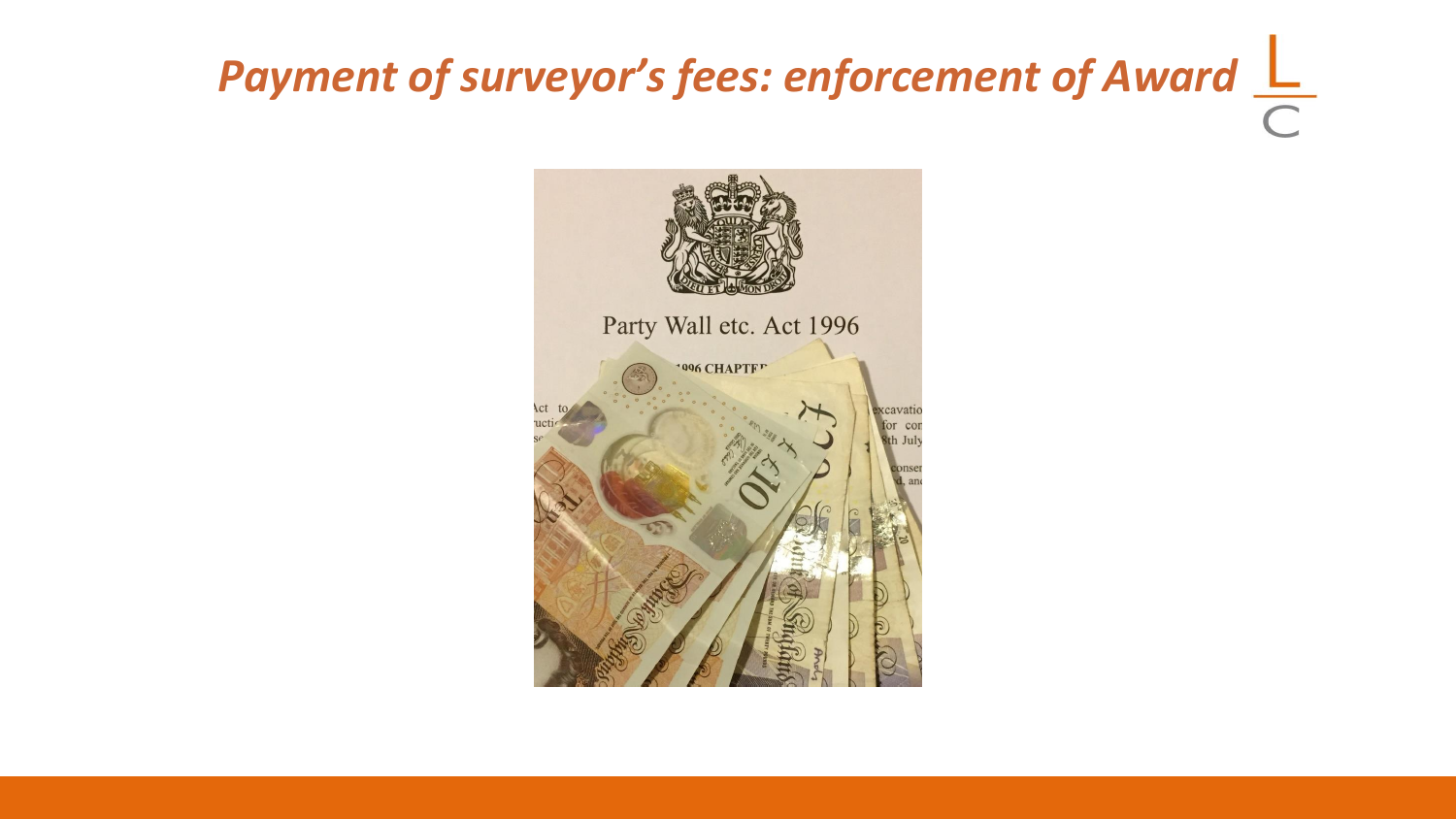Section 10(12) :

*An award may determine:*

*(a)the right to execute any work;*

*(b)the time and manner of exercising any work; and*

*(c)any other matter arising out of or incidental to the dispute including the costs of making the award".*

Section 17 :

"*any sum payable in pursuance of the Act shall be recoverable summarily as a civil debt***",**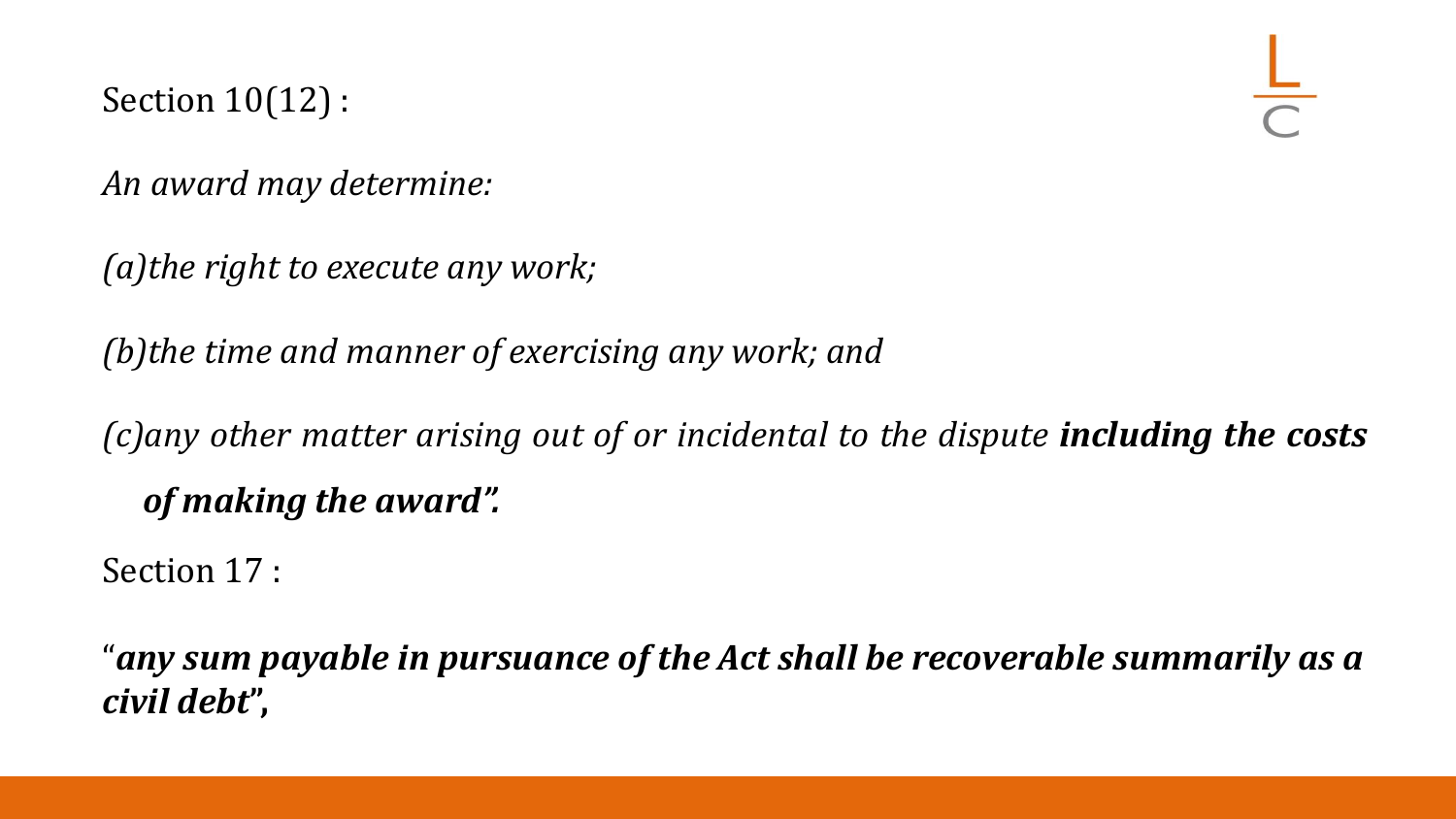#### Holgate J in *R (Farrs Lane Developments Limited) v Bristol Magistrates' Court* [2016] EWHC 982

- the surveyor's obligation under s.10(12) to "determine" matters "*arising out of or incidental to a dispute*" is very broad in scope
- awards providing for surveyor's costs are not ultra vires
- a surveyor is entitled to *directly* enforce the terms of an award where it makes provision for the payment of his fees, despite not being a party and despite the question of fees not being a *matter in issue*  between the owners.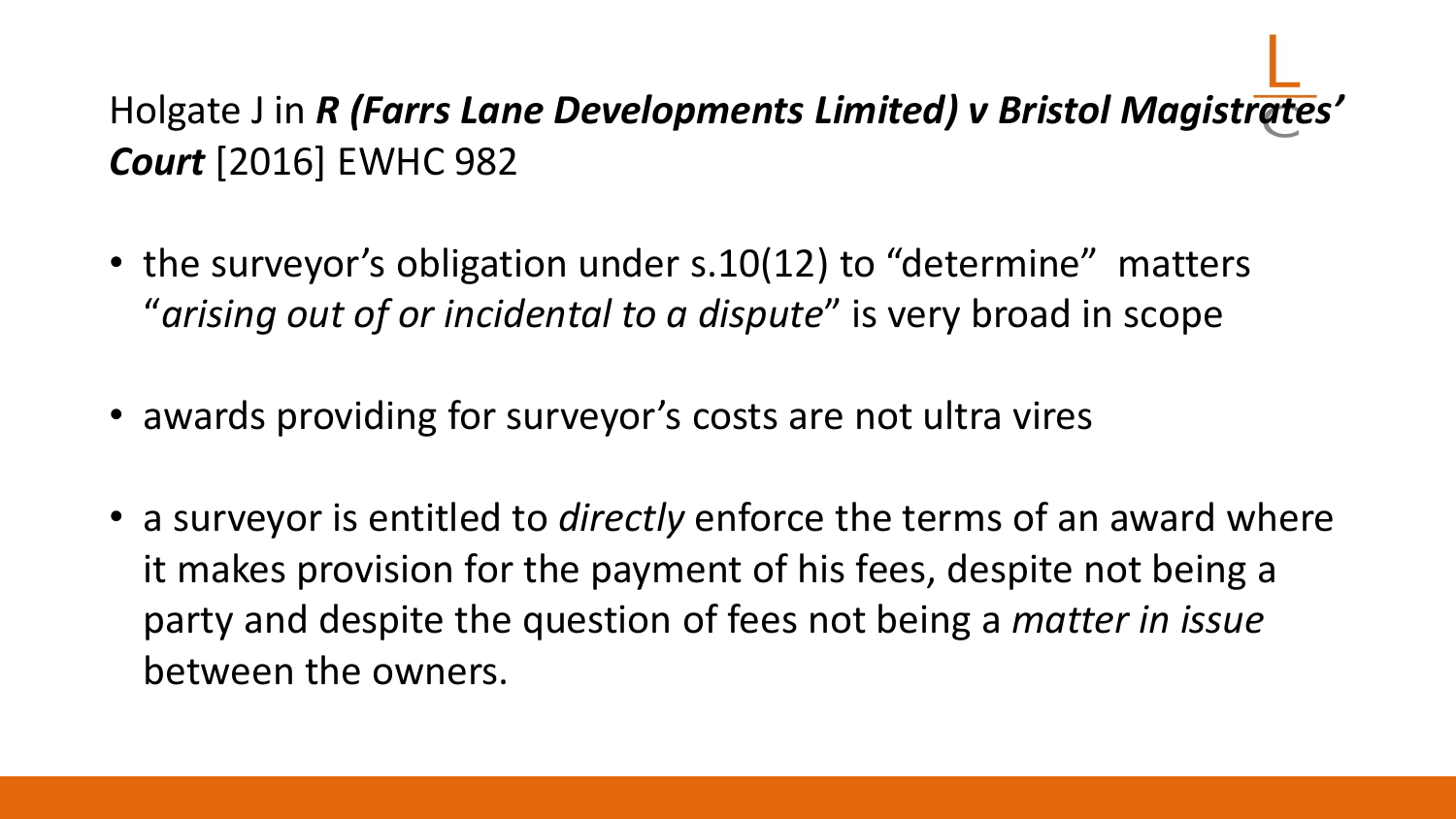### *Questions of access*



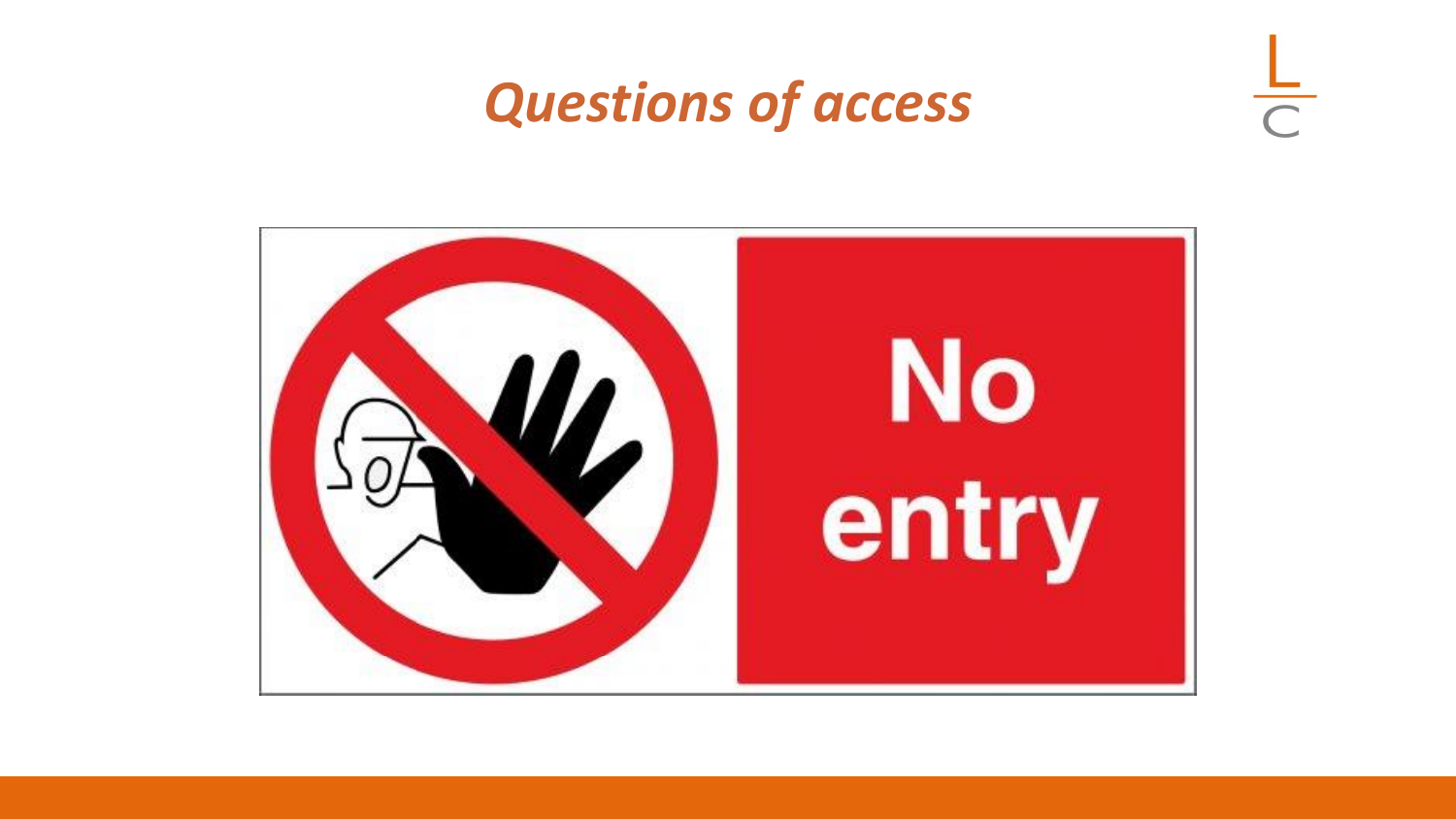- Section 8(1) access is obtainable '*for the purpose of executing any work in pursuance of this Act'*.
- Section 8(5) of the Act provides that a surveyor '*may ... enter and remain on any land or premises for the purpose of carrying out the object for which he is appointed'*.
- Section 8(2) if the premises are closed then breaking an entry may be permissible. 'Break open *any fences or doors* in order to enter the premises'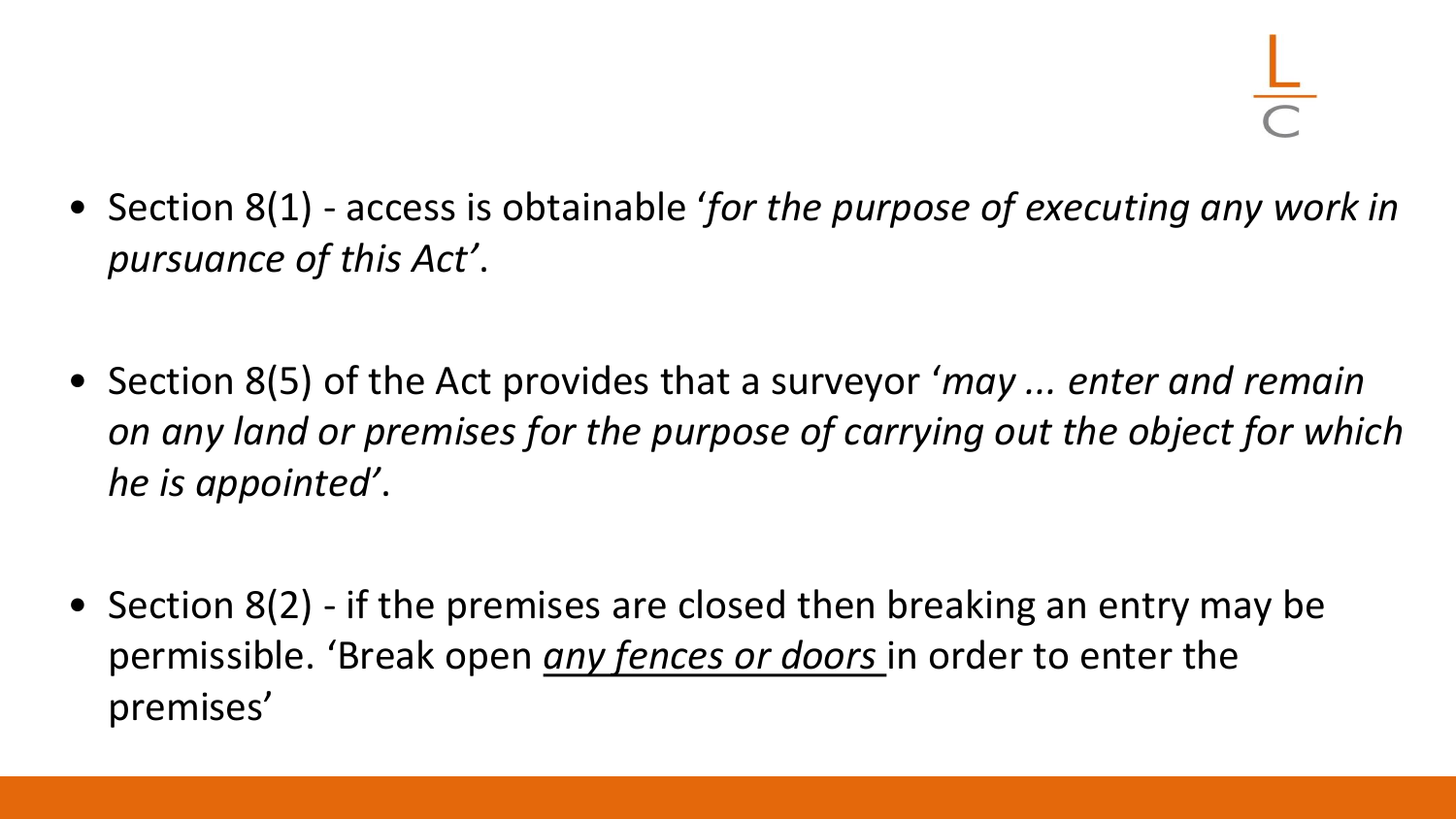#### *Removal of Party Wall Surveyor?*

 $\frac{1}{\sqrt{2}}$ 

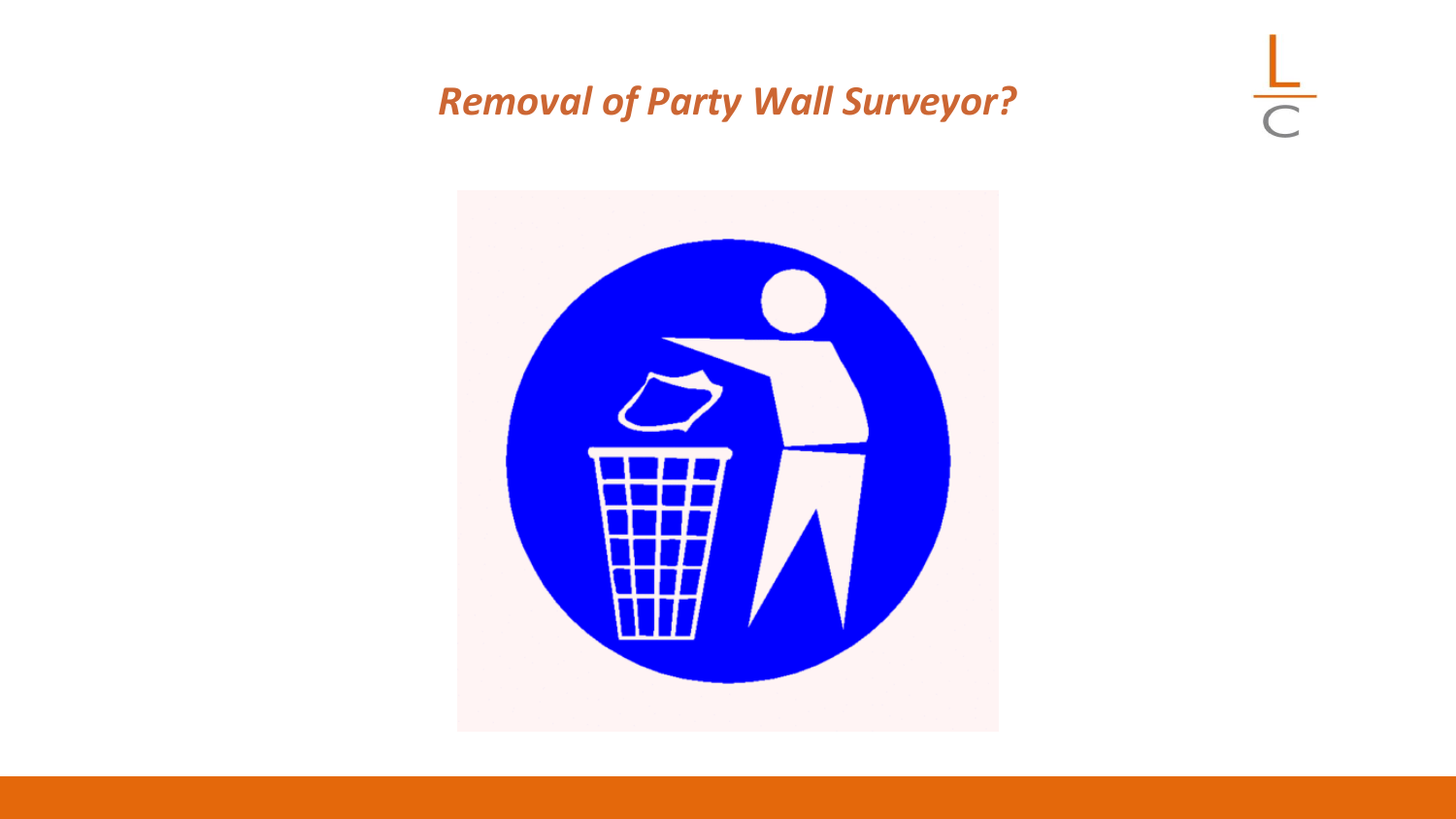#### Section 10(2)

• *"All appointments and selections made under this section shall be in writing and shall not be rescinded by either party".* 

#### *Decision (1): Reeves v Young and Antonio* (unreported, 3 January 2017)

- Can the surveyors dispense with the services of an agreed surveyor?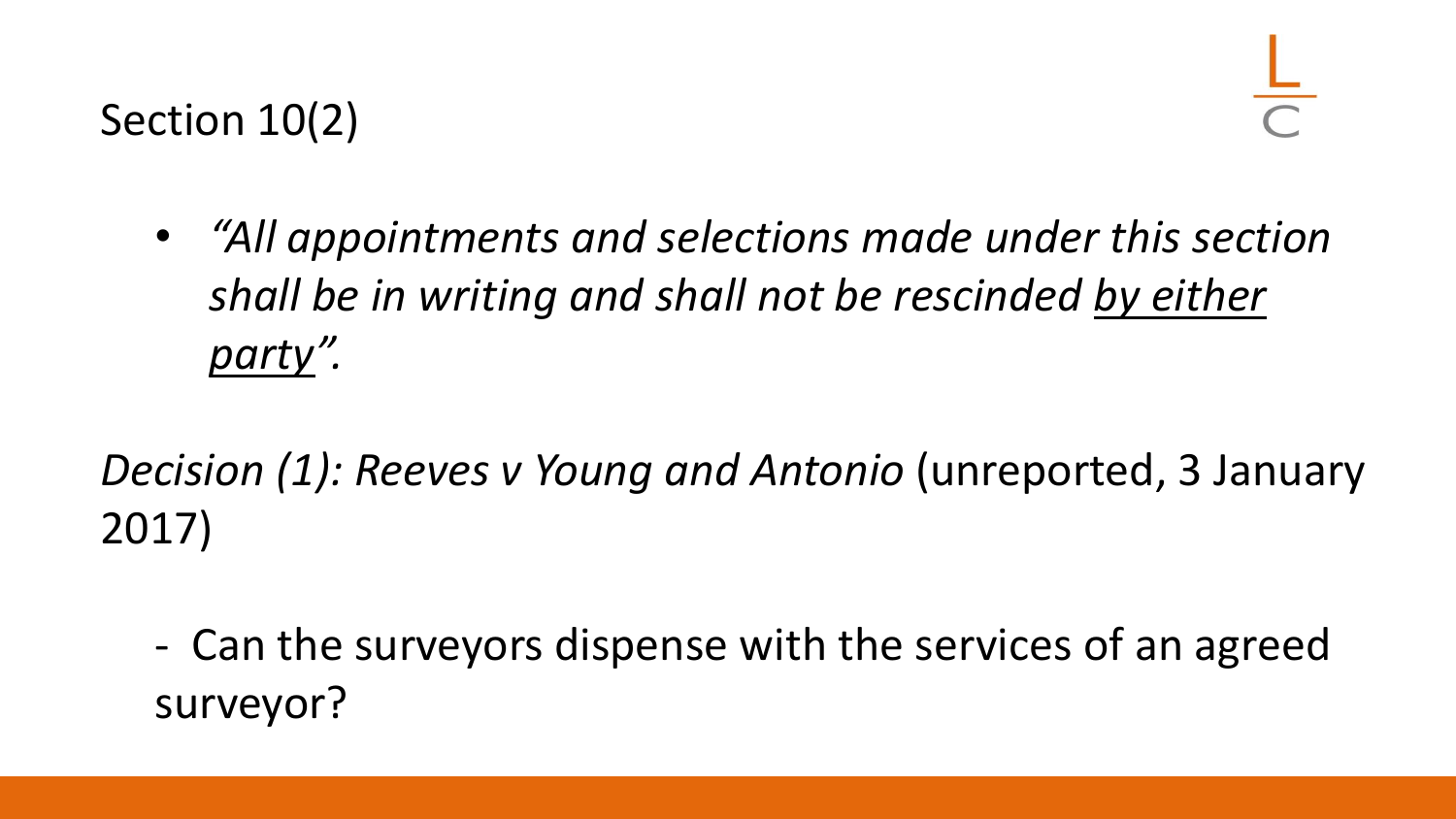#### *HHJ Bailey:*

*"*. *…[S.10(9)] sets out circumstances in which the two owner appointed surveyors might select a new third surveyor. Those circumstances are when the third surveyor refuses to act, neglects to act, dies or deems himself incapable of acting. There is no scope there for a new third surveyor to be selected in any other circumstances or for any other reason however excellent it may seem to the two surveyors to make a further selection… I am accordingly satisfied that Mr Redler was duly appointed and that the surveyors had no business to be selecting Mr Antino in his place. That was an invalid selection. Mr Redler remains the third surveyor duly selected in this party wall process."*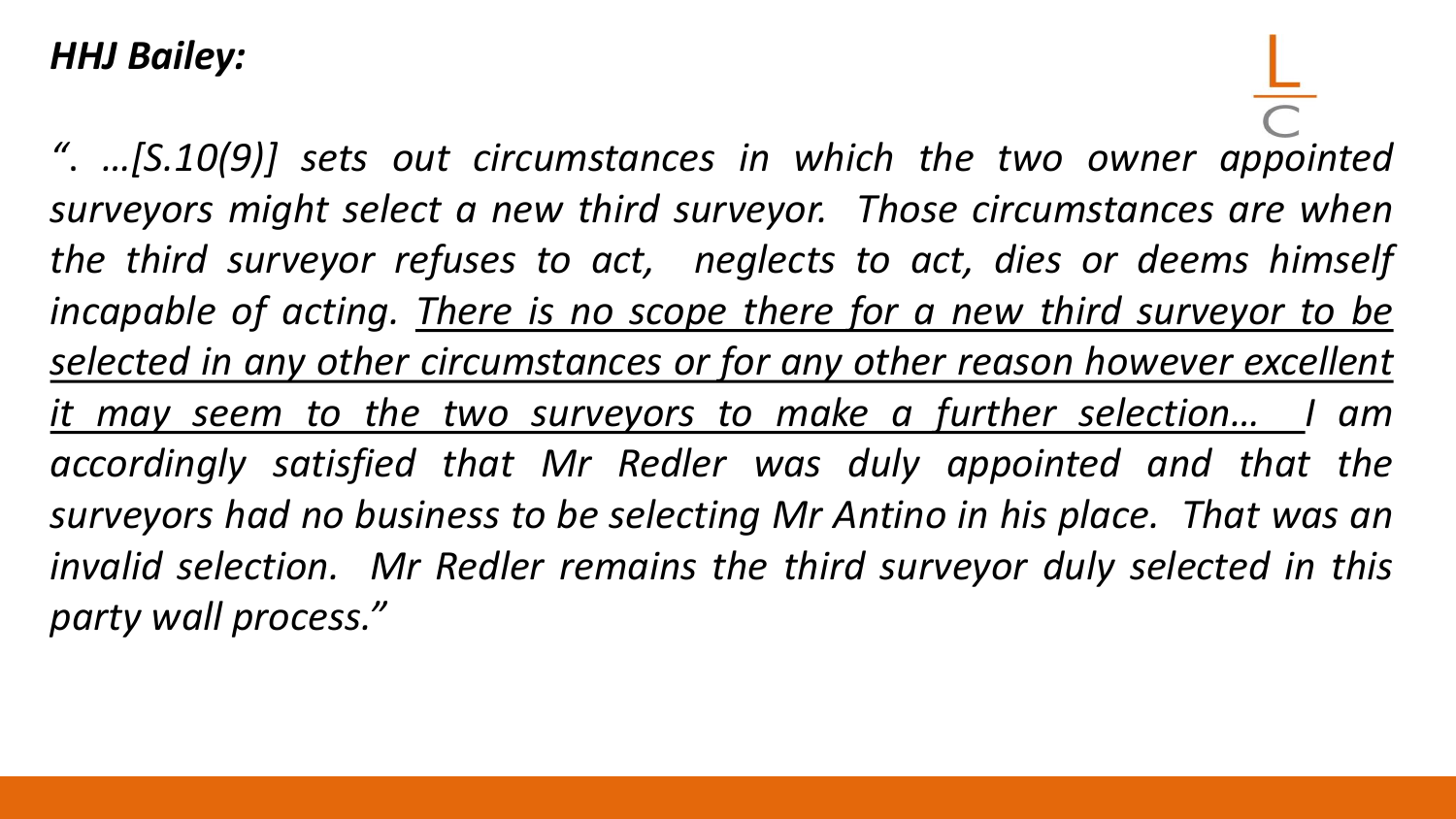#### *Decision (2): Mills v Savage* (unreported 15th June 2016)

- Mills' appointed surveyor: *"for costs reasons my appointing owners have asked me to resign … I deem myself incapable of acting".*
- Subsection 10(5) of the Act:

"*If, before the dispute is settled, a surveyor appointed under paragraph (b) of subsection (1) by a party to the dispute dies, or becomes or deems himself incapable of acting, the party who appointed him may appoint another surveyor in his place with the same power and authority."*

• Q: Had the surveyor validly deemed himself incapable of acting?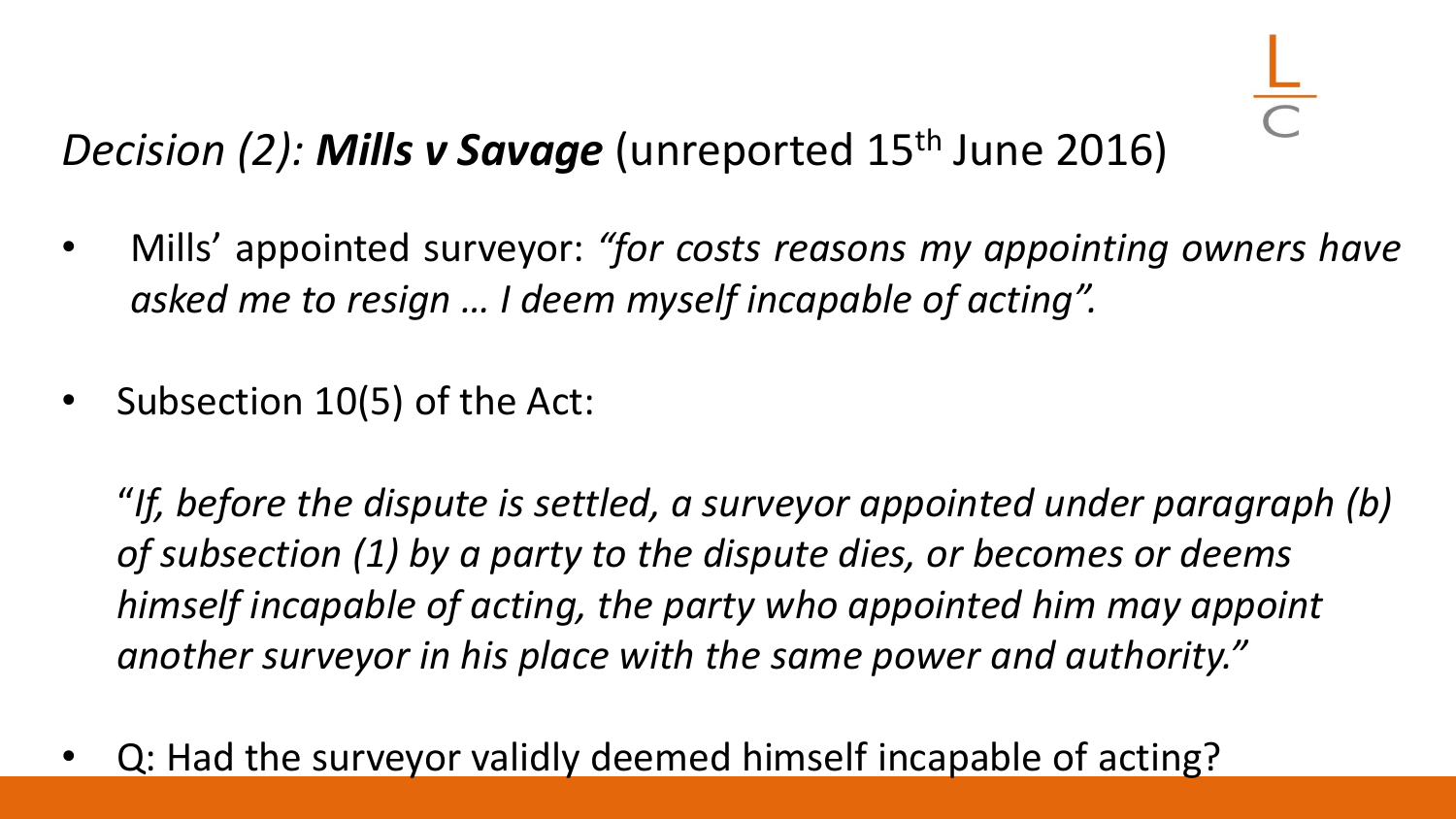HHJ Bailey:

- "*deems*" means the *"party-appointed surveyor is capable, but … considers or decides that he should not continue to act."*
- "*it is entirely a matter for a party-appointed surveyor who, while remaining capable of acting as such, has decided that he no longer wishes to continue in the role to resign as party wall surveyor by deeming himself incapable of acting… he may do so on whatever grounds seems appropriate to him."*
- Other surveyors should not "*police the deemed incapacity … have no business to be requiring explanations or demanding a resumption of acting … Whatever [they] think about their colleague's action they have not accept it and proceed…."*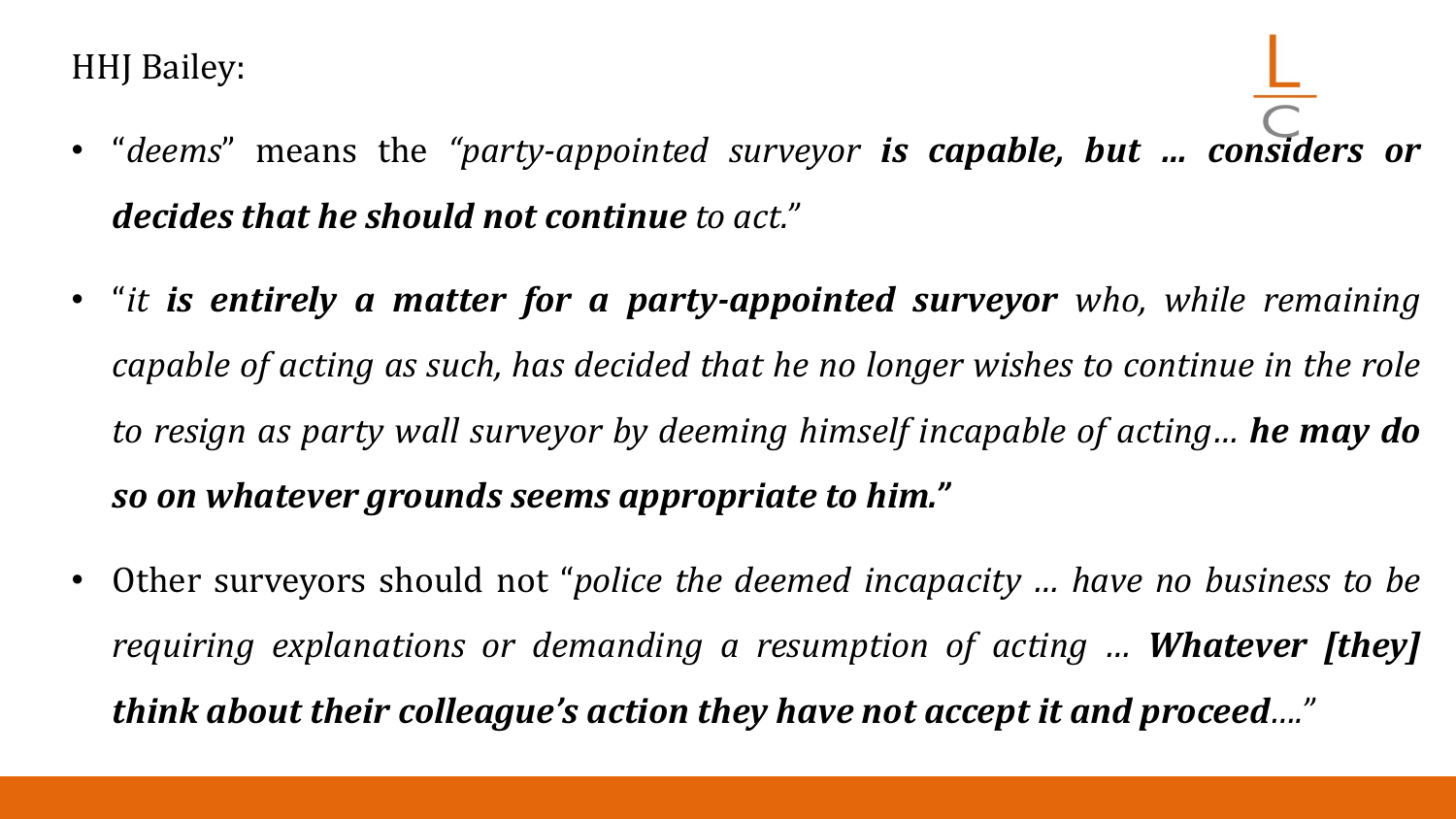## *The limits of parties' influence over their surveyors*

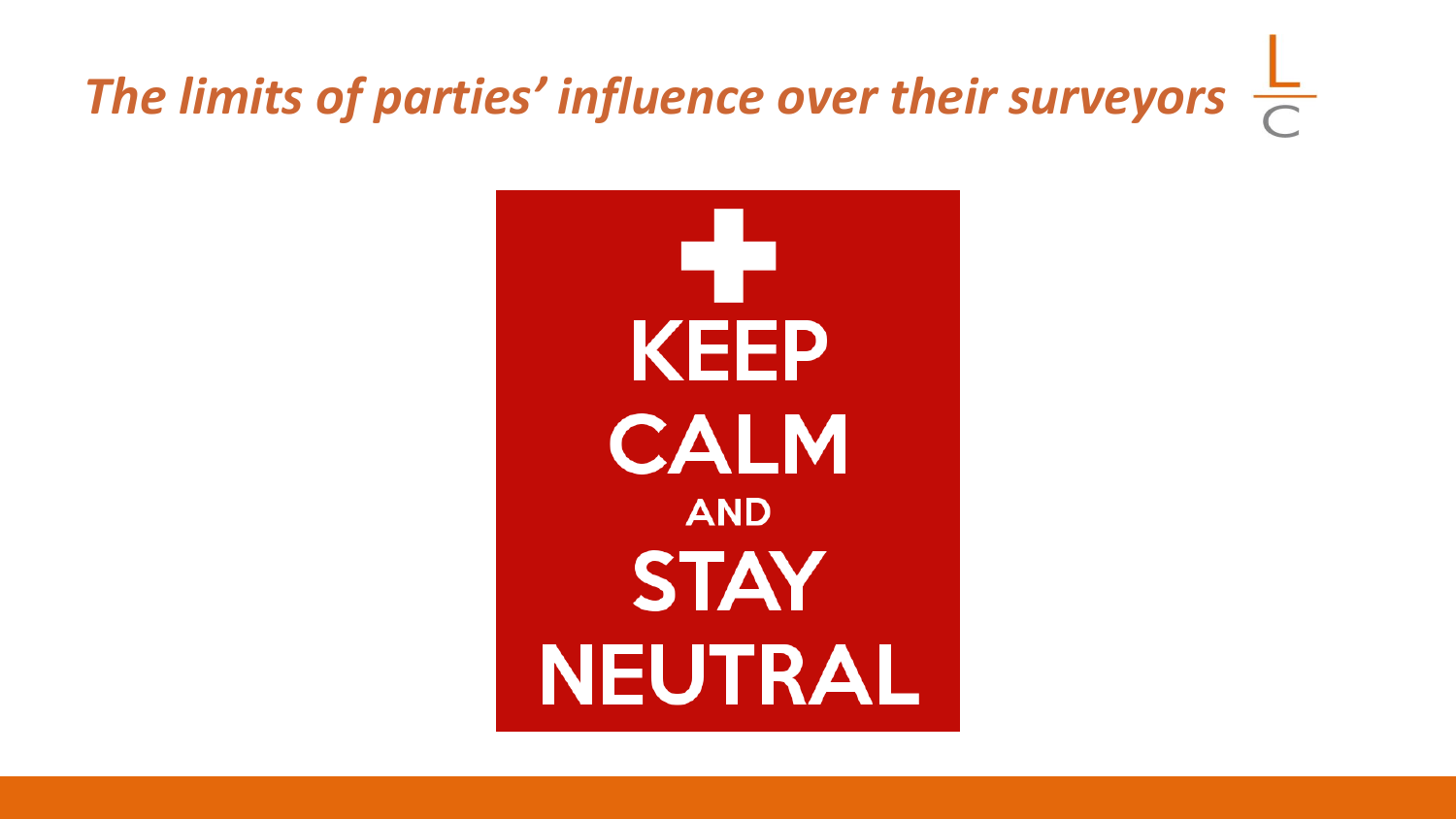*Gray v Elite town Management* **(unreported, 23rd July 2015)** 

HHJ Bailey:

• "… *"not being a party" in the definition of "surveyor" requires there to be an independent appointment to the extent that… it involves a degree of independence from the party. It excludes any person who is a mere cypher or alter ego of a party"***.**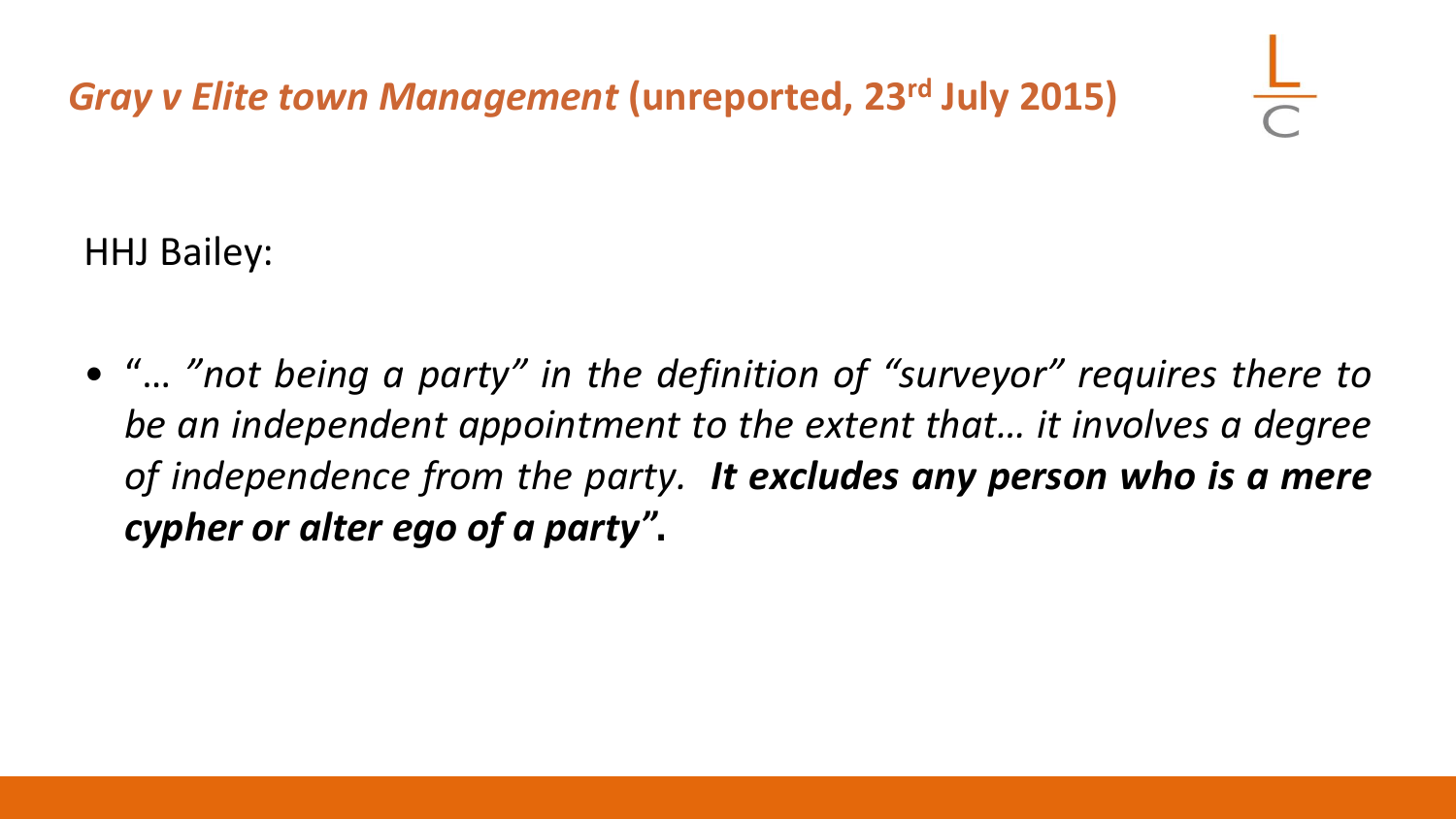#### *Discontinuance / withdrawal: can the dispute resolution procedure actually be abandoned?*

 $\frac{1}{C}$ 

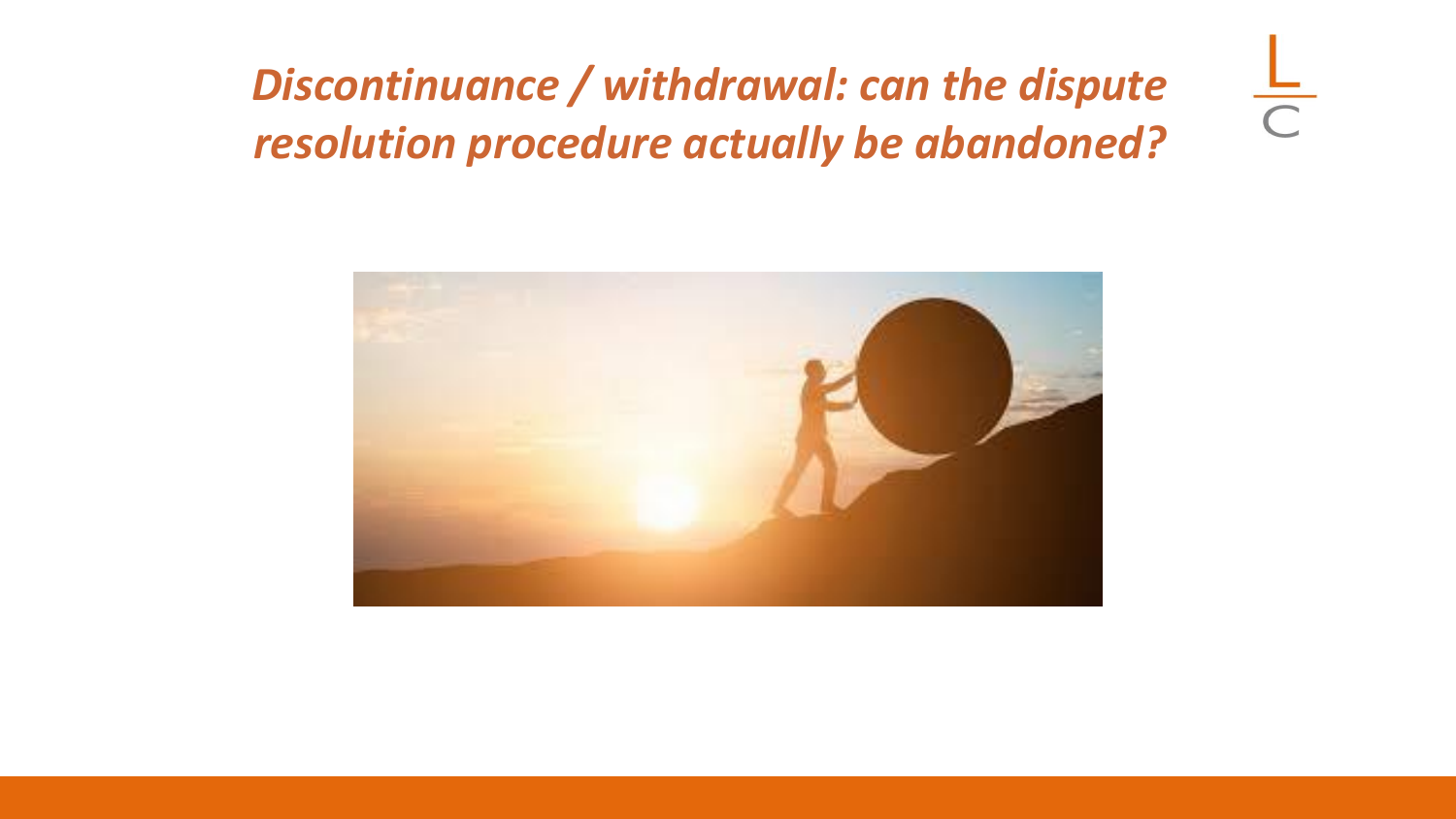Section 10(4):

- *"(4) If either party to the dispute –*
- *(a) refuses to appoint a surveyor under sub-section 1(b), or*

*(b) Neglects to appoint a surveyor under subsection 1(b) for a period of ten days beginning with the day on which the other party serves a request on him,* 

*The other party may make the appointment on his behalf"*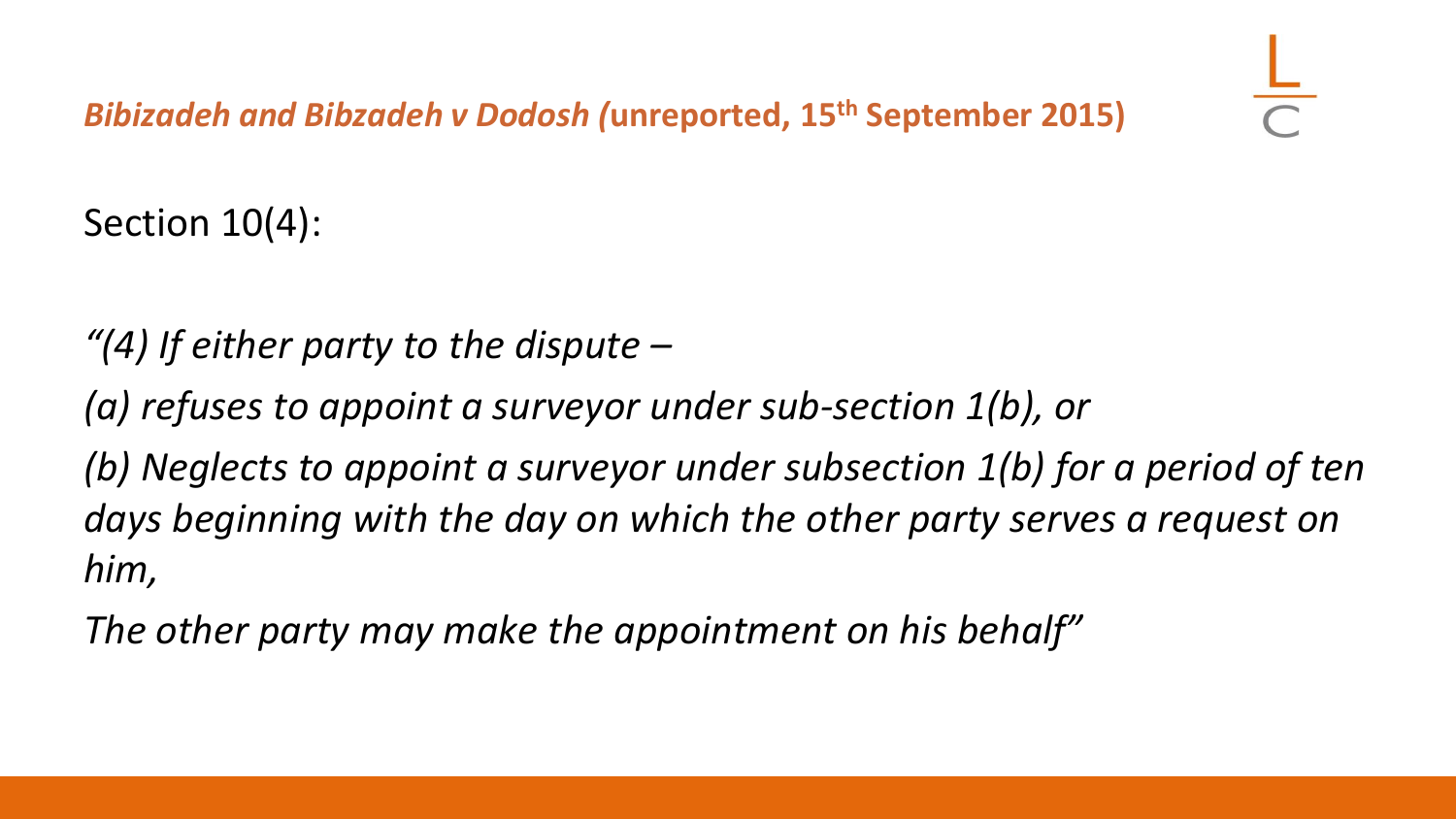*"… there is no provision in the 1996 Act for withdrawing a notice… once it has been served. Neither is there any provision in s.10 for a dispute once it has arisen or has deemed to have arisen to be brought to an end by some form of discontinuance…. Difficulties may arise where the prospective building owner decides that he no longer wishes to proceed with any of his proposals which engage the Act or, as here, decides that it was inappropriate to serve a notice and the Act was not engaged."*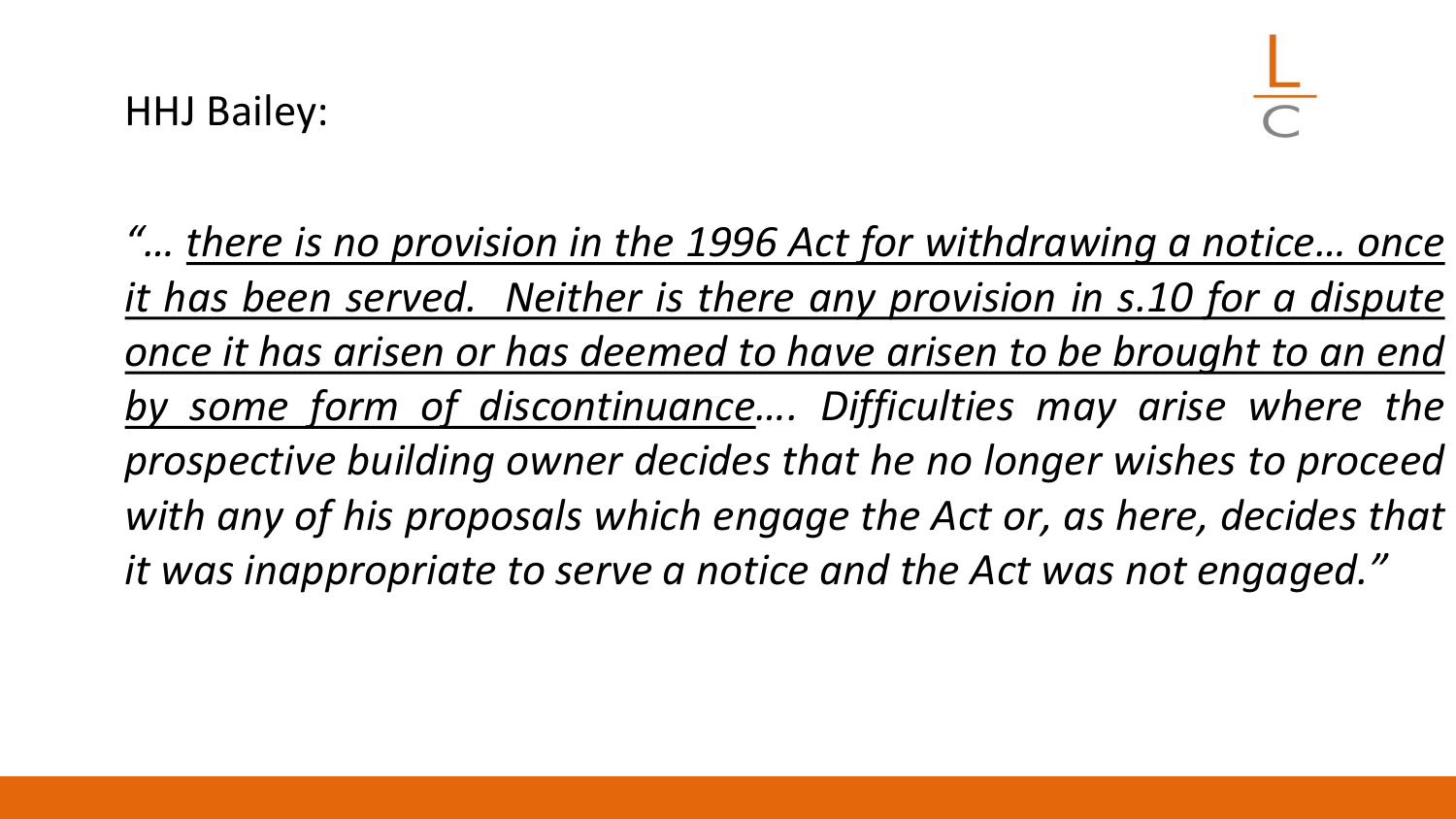*Must an award authorise an alternative scheme if it avoids unnecessary inconvenience?* 

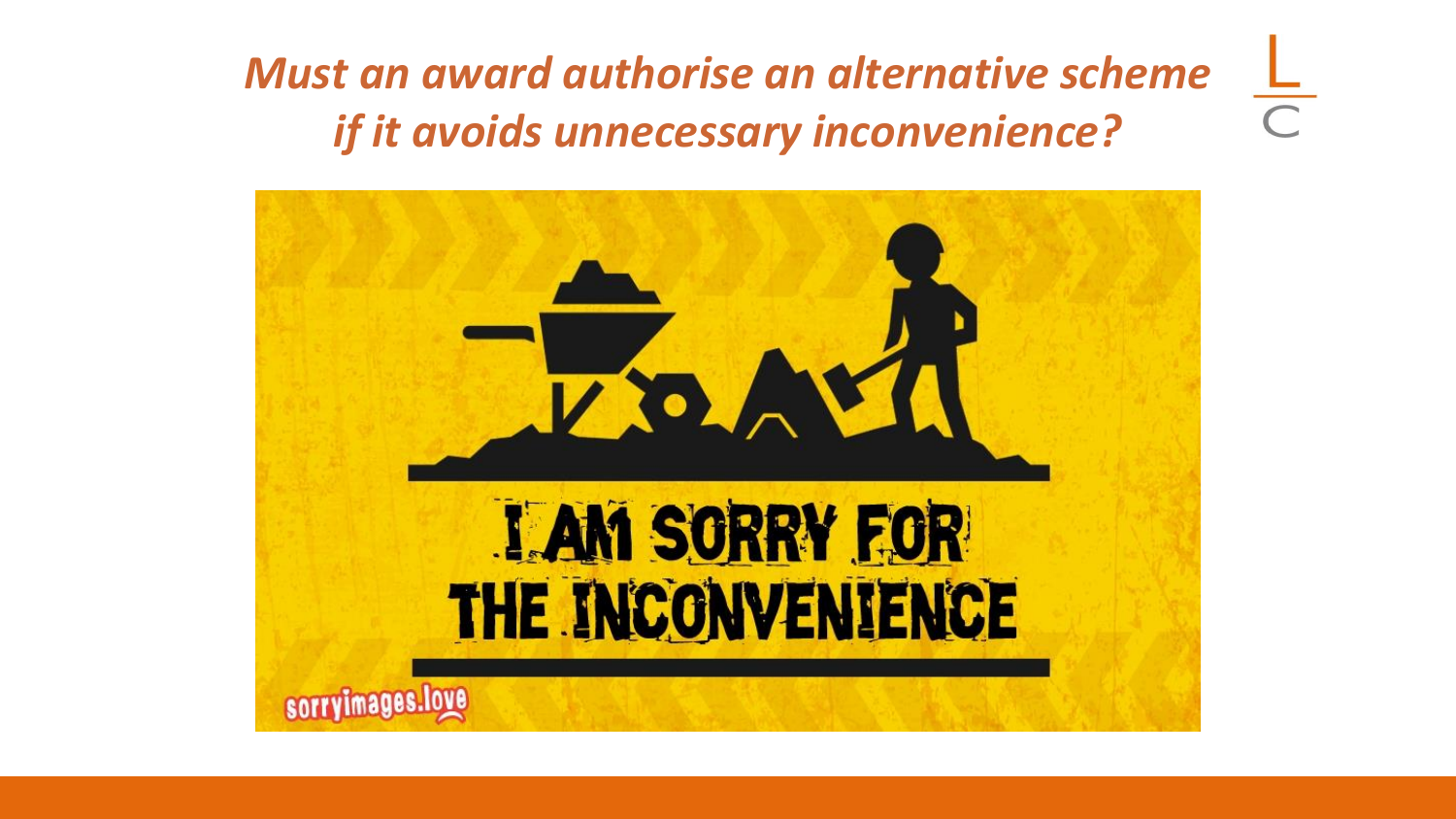- *(1) A building owner shall not exercise any right conferred on him by this Act in such manner or at such time as to cause unnecessary inconvenience to any adjoining owner or to any adjoining occupier.*
- *Gray v Elite Town Management (CA) -* Jackson LJ:

"*that provision imposes an obligation on the building owner, not on the surveyors. Furthermore, it seems to me that that provision relates to the manner in which works are to be carried out once a specific design has been approved"*.